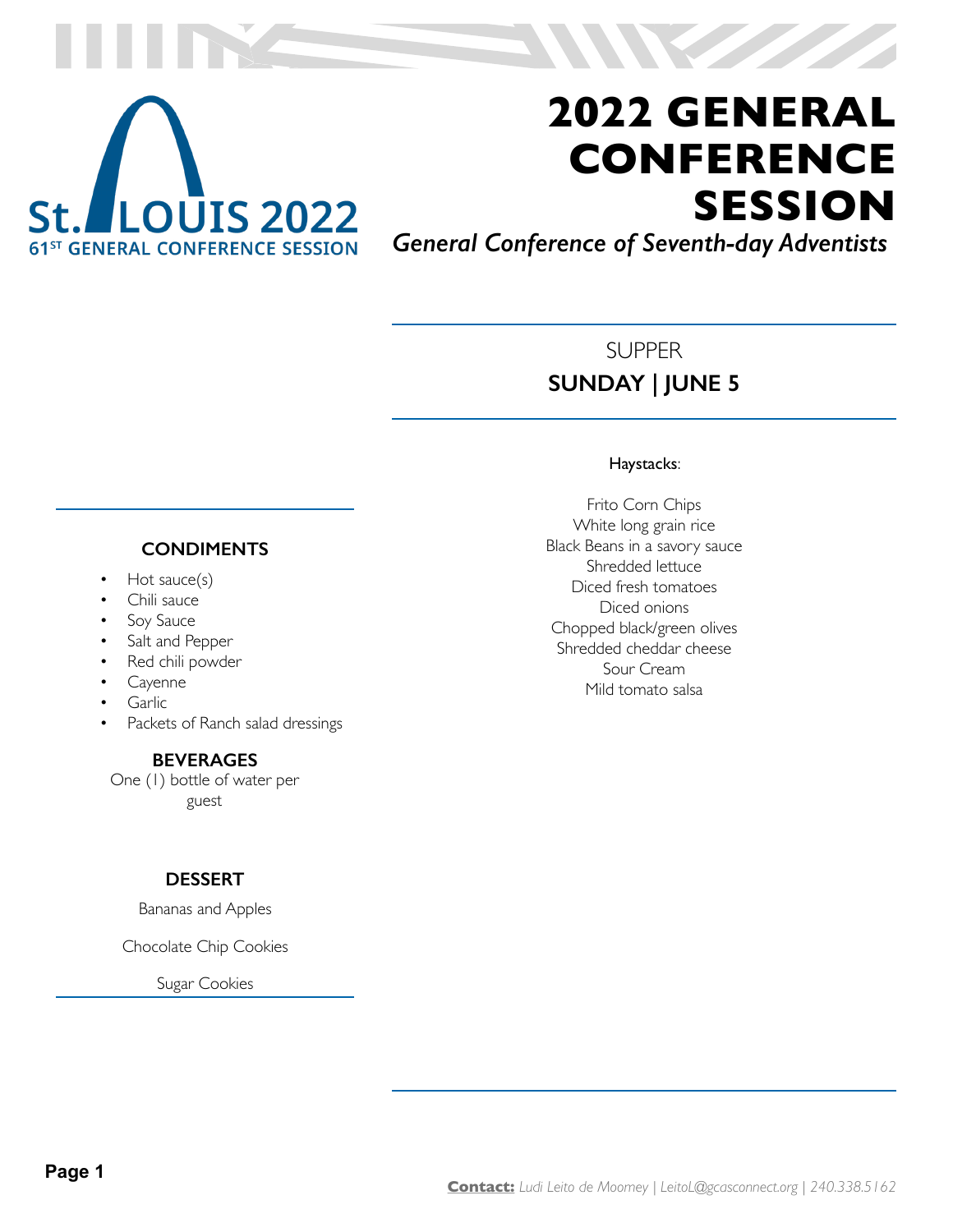

*General Conference of Seventh-day Adventists*

### LUNCH **MONDAY | JUNE 6**

**Salad:** Fresh shaved cabbage salad with fresh lime juice, cilantro and sweet diced onions

Roasted Red Pepper Hummus and Plain Hummus with Garlic Dipping Vegetables: Carrot and Celery sticks, and different Pepper Strips

> **Main Dishes:** Hearty lentil rice soup with fresh diced carrots with coconut or tomato base

Long grain white rice mixed with brown rice

**Sides:** Flat Breads/Naans/Pita Bread/Multi Grain and White Bread in all shapes, displayed in bread basket

#### **CONDIMENTS**

- Butter pats or whipped spread available
- Hot sauce(s)
- Salt and Pepper
- Olive Oil Cruets
- Packets of different salad dressings

#### **BEVERAGES**

One (1) bottle of water per guest

#### **DESSERT**

Assorted fruit, yogurts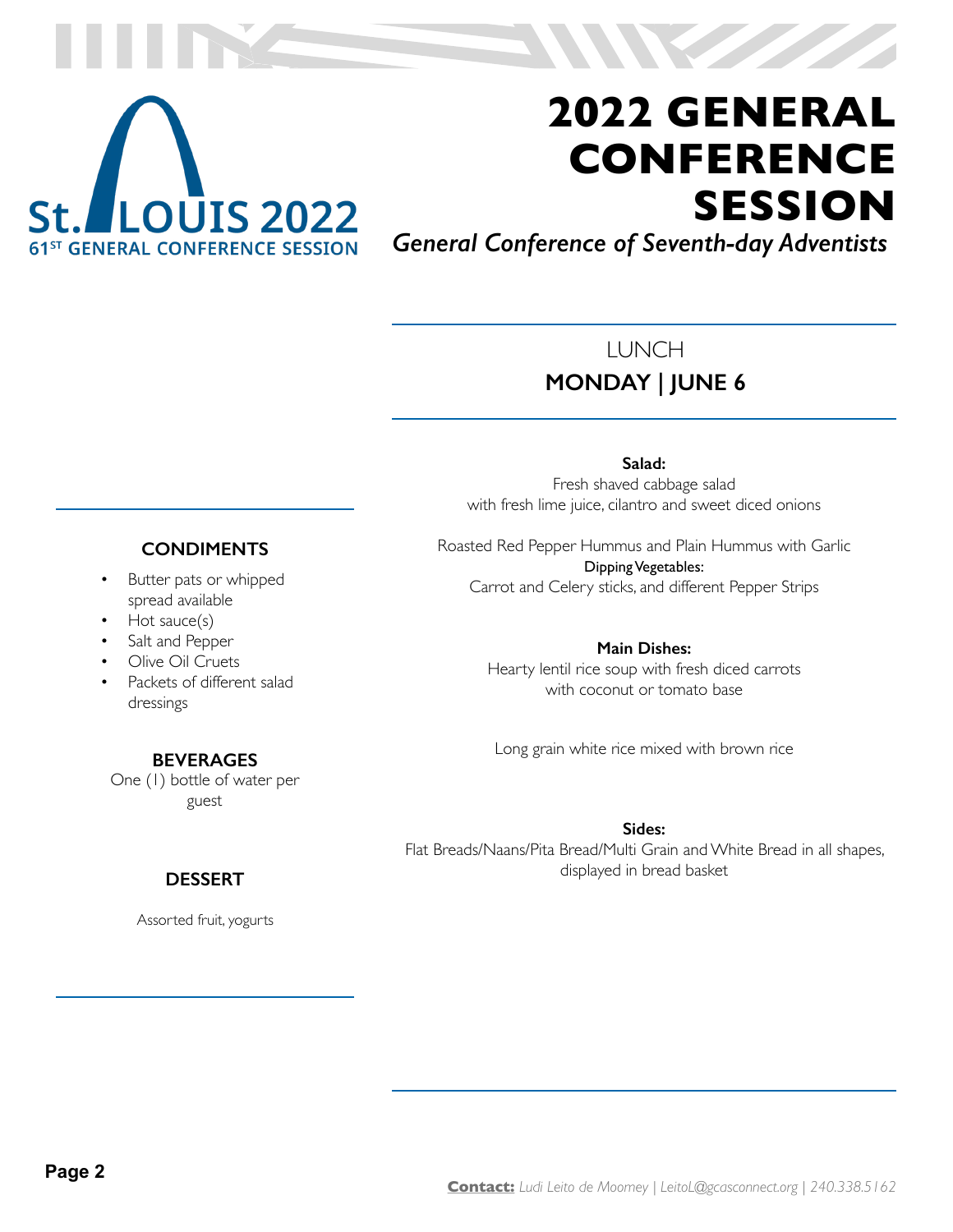

*General Conference of Seventh-day Adventists*

### LUNCH **TUESDAY | JUNE 7**

#### **Salad:**

Garden fresh romaine salad with grape tomatoes, cucumbers, carrot strips, roasted corn, garbanzo beans *On the Side:* sunflower seeds Salad Dressings:

Extra Virgin Olive Oil & Fresh Lemon Juice

**Main Dishes:** Long grain white rice mixed with brown rice

Black beans and squash stew cooked with onions and lots of sauce with a tomato base

Meatless Roasted Vegetable Lasagna

**Sides:** Whole Grain bread or rolls/Hawaiian bread or rolls

#### **CONDIMENTS**

- Butter pats or whipped spread available
- Hot sauce(s)
- Salt and Pepper
- Packets of different salad dressings

#### **BEVERAGES**

One (1) bottle of water per guest

#### **DESSERT**

Bananas, Apples, Fruit yogurts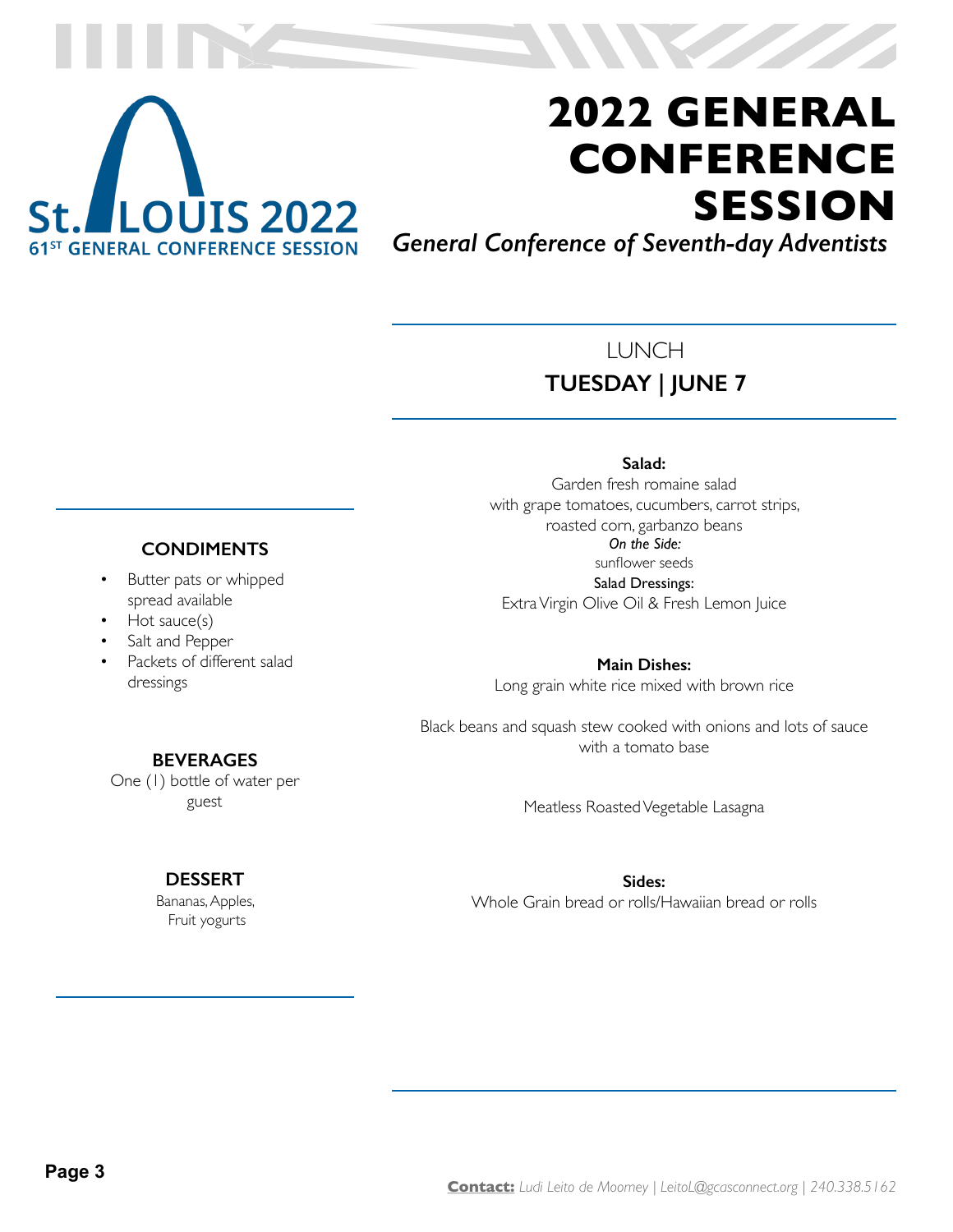

*General Conference of Seventh-day Adventists*

### LUNCH **WEDNESDAY | JUNE 8**

## **CONDIMENTS**

- Butter pats or whipped spread available
- Hot sauce(s)
- Salt and Pepper
- Packets of different salad dressings

## **Salad:**

Market Street salad: with baby greens, sliced cucumbers, corn, croutons *On the Side:* fresh grated parmesan cheese Salad Dressings: Fresh lemon juice & Olive Oil

**Main Dishes:** Steamed red potatoes garnished with fresh parsley

Long grain plain white rice

Ratatouille vegetables with extra sauce, black olives and navy or garbanzo beans

**Sides:** Whole Grain bread & assorted soft rolls, pita

#### One (1) bottle of water per guest

**BEVERAGES**

#### **DESSERT**

Bananas, Apples,

Chocolate Chip Cookies Oatmeal Raisin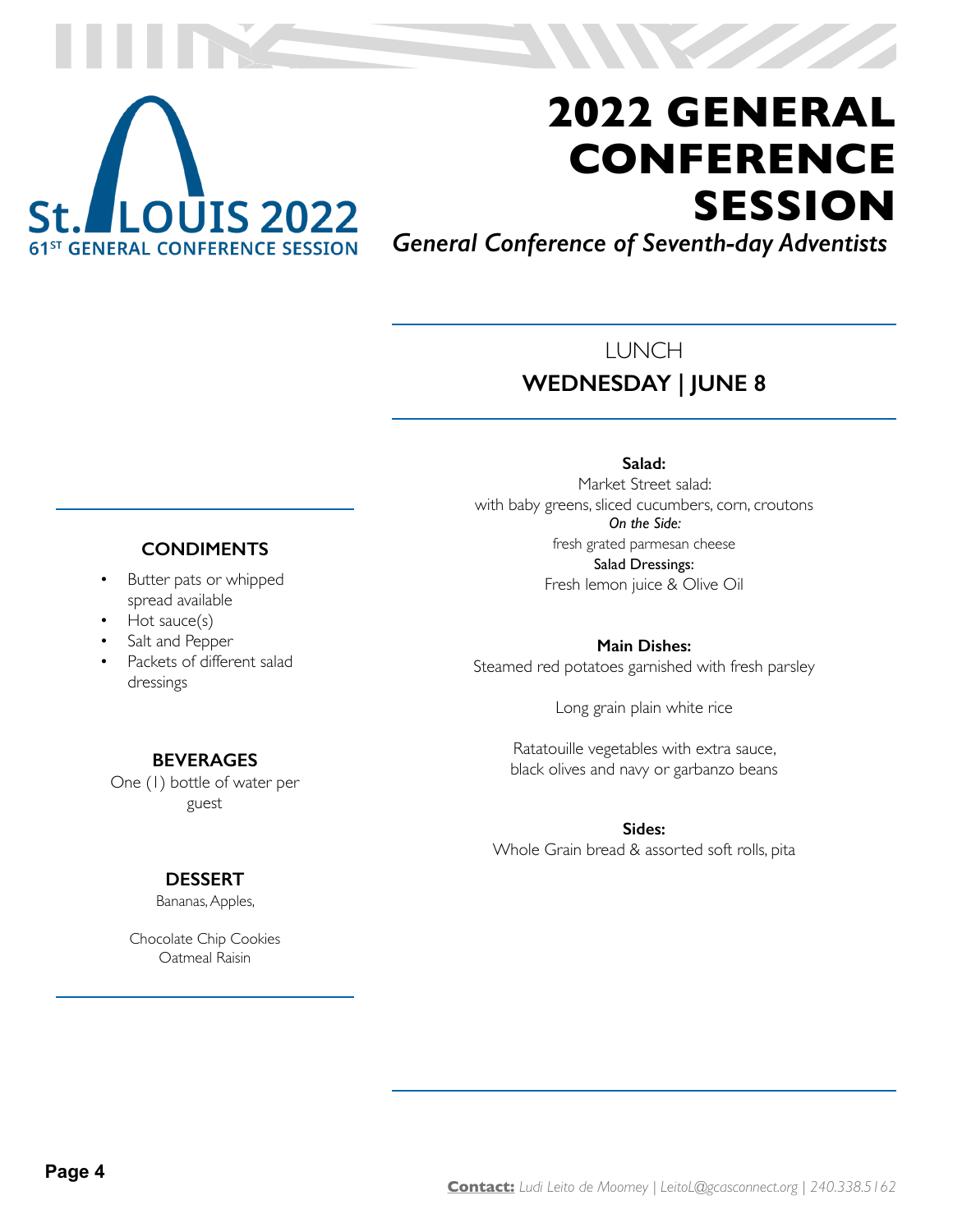

*General Conference of Seventh-day Adventists*

### LUNCH **THURSDAY | JUNE 9**

**Salad:**  Roasted corn salad with roasted red peppers, diced onion & fresh lime juice

#### **Main Dishes:**

Multi Grain Ciabatta rolls or white Kaiser rolls, with: Fresh tomato slices Leaf lettuce or shredded lettuce Black Bean fiesta burgers & savory vegetarian garden burgers Swiss cheese & Provolone slices

Sweet potato French Fries

Minestrone stew, with navy beans

White long grain jasmine rice

**Sides:** Assorted soft rolls

#### **CONDIMENTS**

- Butter pats or whipped spread available
- Hot sauce(s)
- Salt and Pepper
- Katchup Sauce
- BBQ Sauce
- Packets of different salad dressings

#### **BEVERAGES**

One (1) bottle of water per guest

#### **DESSERT**

Bananas, Apples,

Fudge Brownie Squares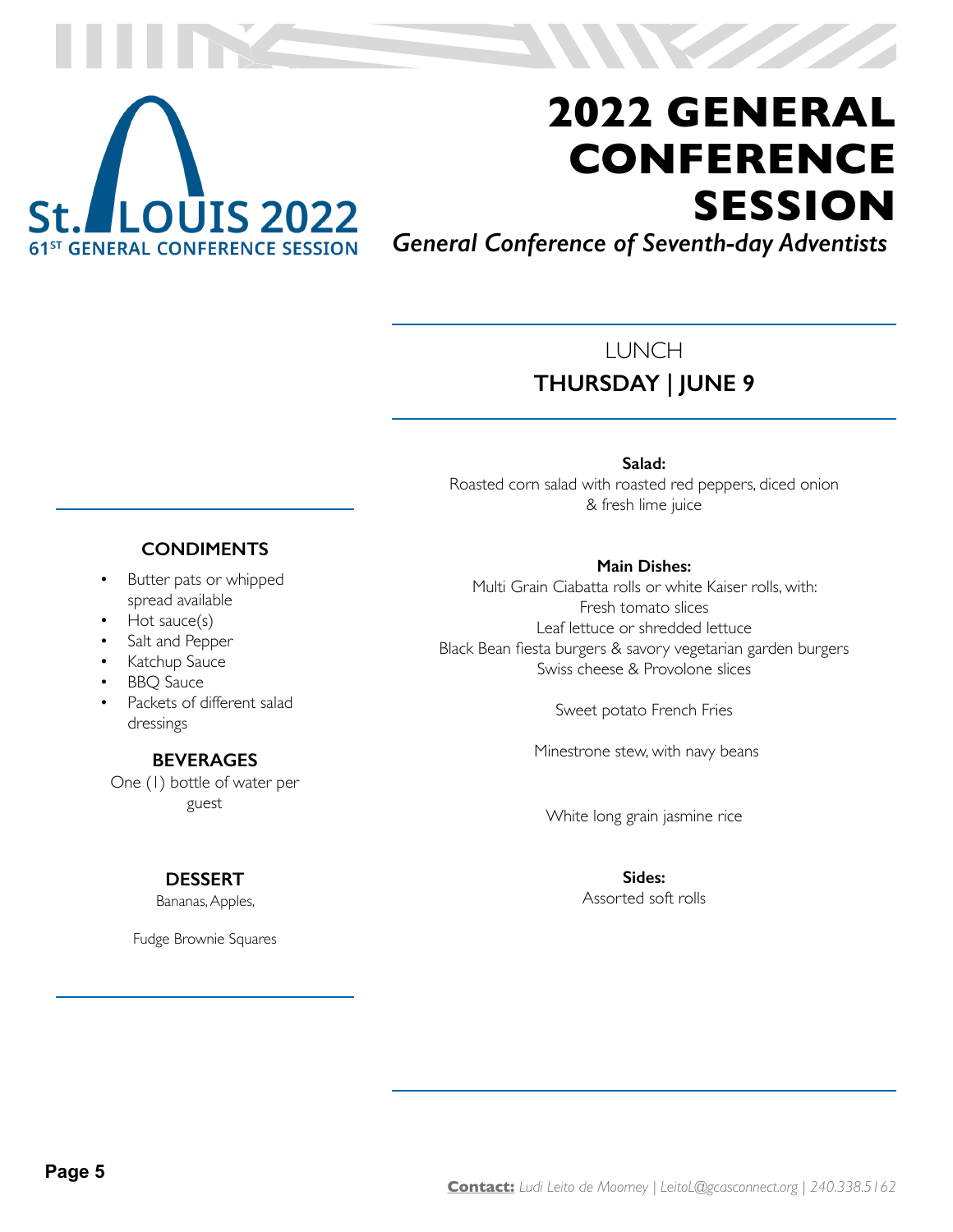

*General Conference of Seventh-day Adventists*

### LUNCH **FRIDAY | JUNE 10**

**Salad:**  Romaine ribbons & baby spinach mix: Black Olives **Cucumbers** *On the Side:* boiled eggs crumble

Bowls of shaved baby carrots & fresh celery sticks: House ranch dressing Lemon Juice & Olive Oil in pour bottles

**Main Dishes:** Stovetop Plum Tomatoes and Artichokes with Penne

Long Grain White Rice

Pinto Bean Stew

**Sides:** Whole Grain, Italian Bread & Pita Bread options

#### **CONDIMENTS**

- Butter pats or whipped spread available
- Hot sauce(s)
- Salt and Pepper
- Packets of different salad dressings

#### **BEVERAGES**

One (1) bottle of water per guest

#### **DESSERT**

Bananas, Apples,

Raspberry Gooey Butter Bars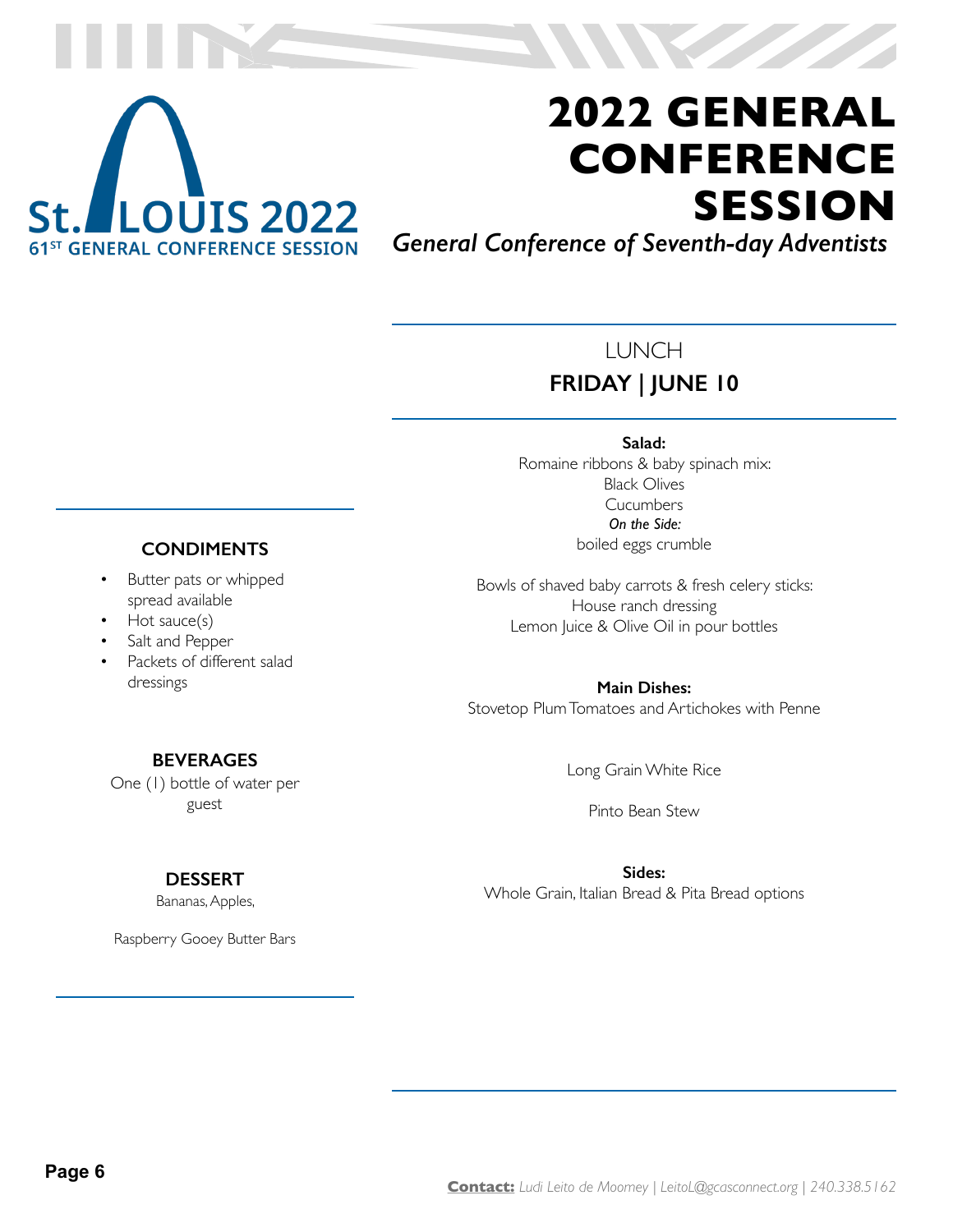

*General Conference of Seventh-day Adventists*

### **SUPPER FRIDAY | JUNE 10**

**Salad:**  Tossed Salad with romaine hearts/ red cabbage slivers carrots/ sweet cut corn *Dressings:* House Ranch Lemon Juice & Olive Oil

> **Main Dishes:** Vegetarian Chili

Cilantro & Lime Long Grain White Rice

Baked Polenta Squares

Roasted tomato, zucchini, and pepper medley

Steamed baby green beans

**Sides:** Whole Grain Bread & White Soft Rolls

#### **CONDIMENTS**

- Butter pats or whipped spread available
- Hot sauce(s)
- Salt and Pepper
- Packets of different salad dressings

#### **BEVERAGES**

One (1) bottle of water per guest

#### **DESSERT**

Bananas, Apples,

Italian Lemon Ice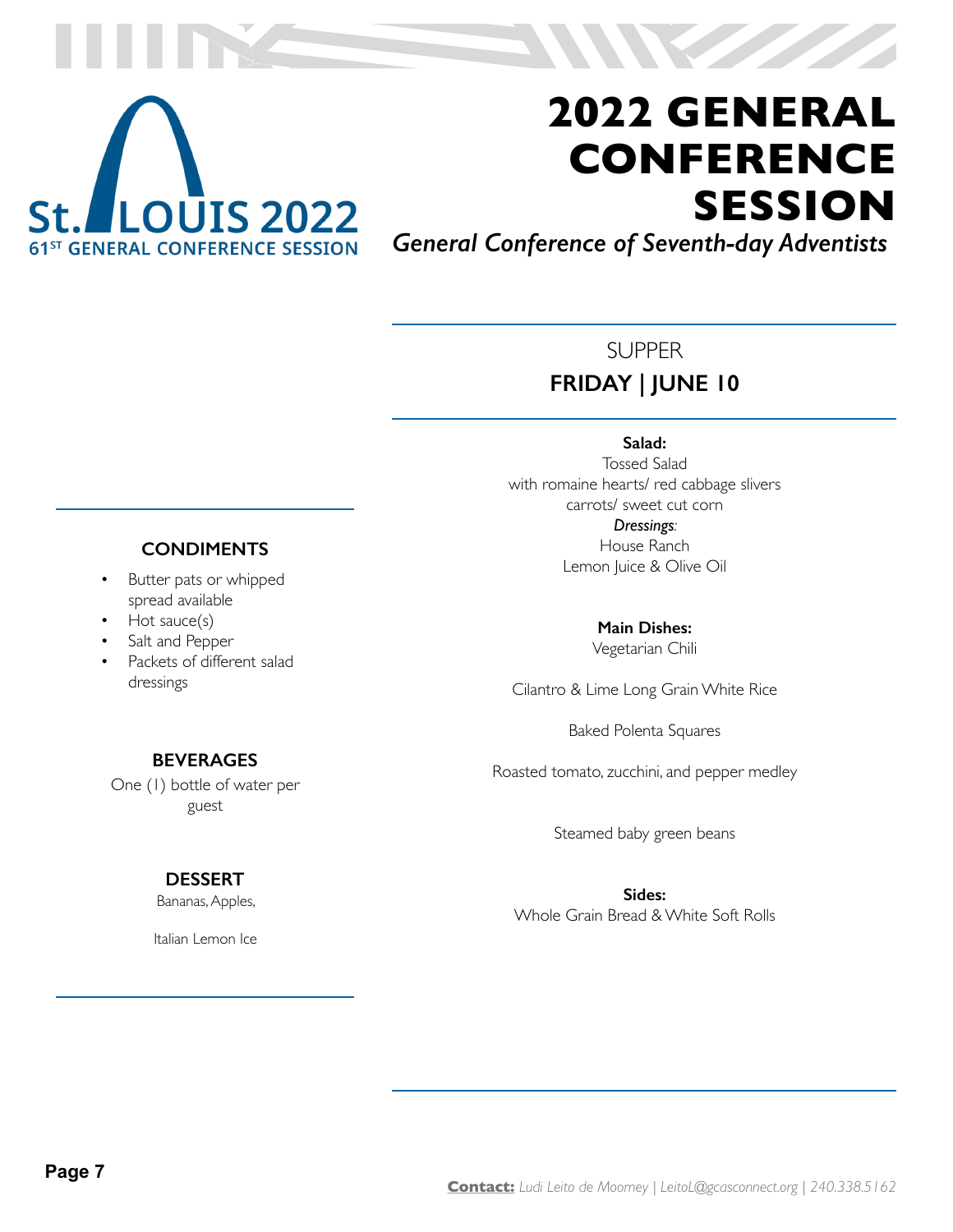

*General Conference of Seventh-day Adventists*

### LUNCH **SATURDAY | JUNE 11**

#### **CONDIMENTS**

- Hot sauce(s)
- Chili sauce
- Soy Sauce
- Salt and Pepper
- Red chili powder
- **Cayenne**
- Garlic
- Packets of Ranch salad dressings

#### **BEVERAGES**

One (1) bottle of water per guest

#### **DESSERT**

Bananas, Apples,

Chocolate Chip cookies Sugar Cookies

#### Haystacks:

Frito Corn Chips White long grain rice Black Beans in a savory sauce Shredded lettuce Diced fresh tomatoes Diced onions Chopped black/green olives Shredded cheddar cheese Sour Cream Mild tomato salsa